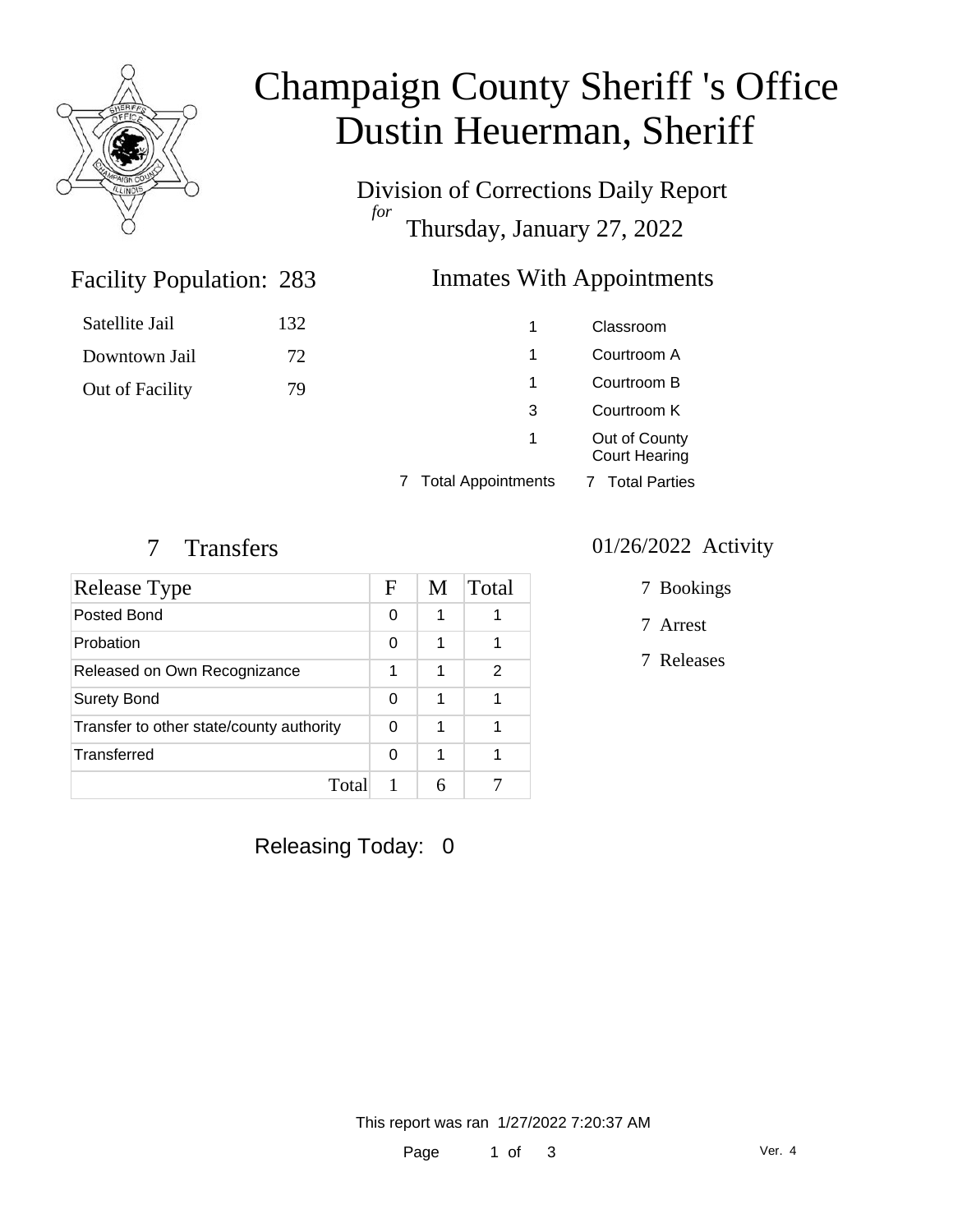

# Champaign County Sheriff 's Office Dustin Heuerman, Sheriff

Division of Corrections Daily Report *for* Thursday, January 27, 2022

#### Custody Status Count

- Direct Criminal Contempt 1
- Electronic Home Dentention 15
	- Felony Arraignment 1
	- Felony Pre-Sentence 7
		- Felony Pre-Trial 211
	- Felony Pre-Trial DUI 4
	- Felony Sentenced CCSO 4
	- Felony Sentenced IDOC 27
	- Misdemeanor Arraignment 2
		- Misdemeanor Pre-Trial 5
			- Petition to Revoke 1
			- Remanded to DHS 4
		- Traffic Sentenced CCSO 1
			- Total 283

This report was ran 1/27/2022 7:20:37 AM